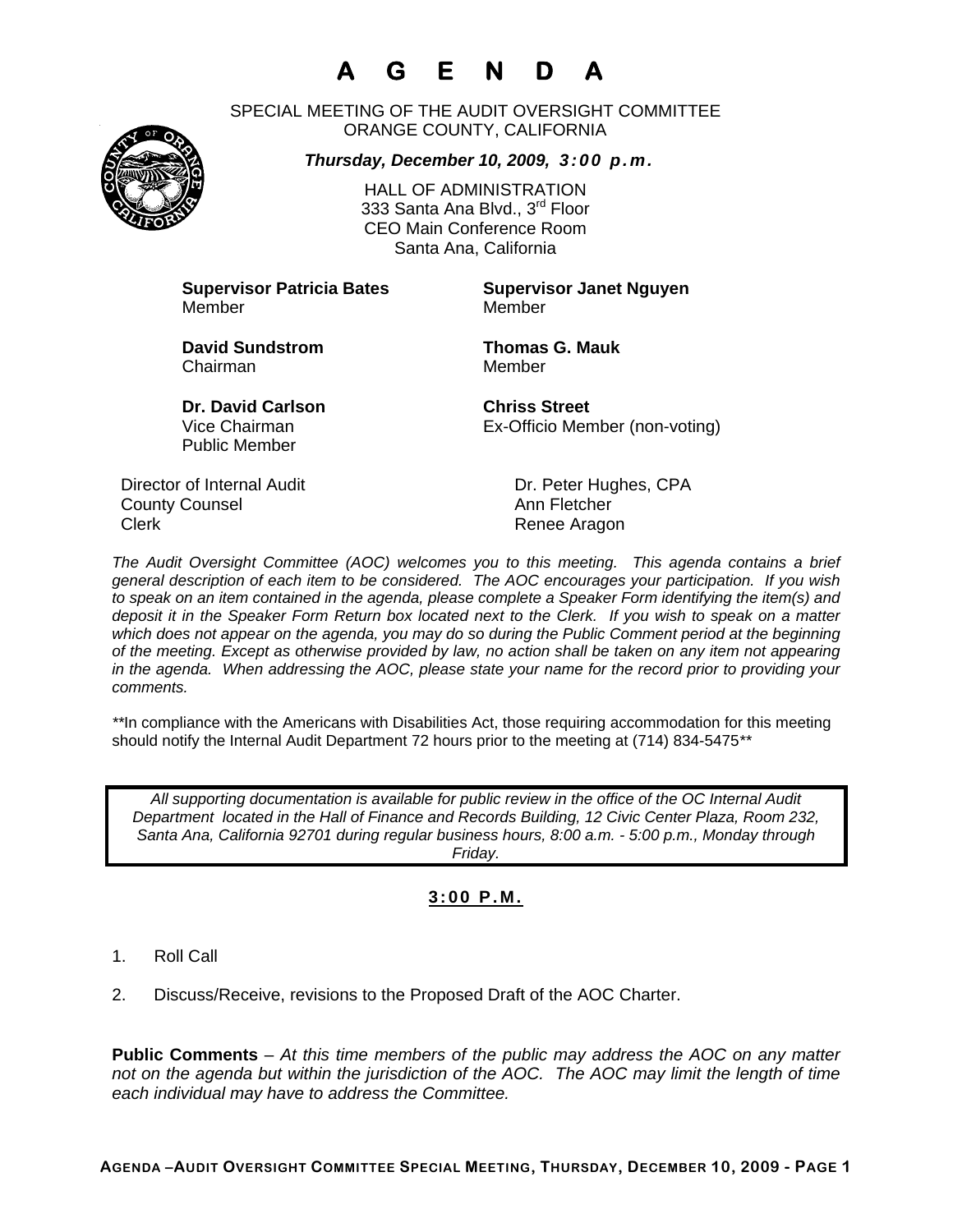### **A G E N D A**

#### **AOC COMMENTS & ADJOURNMENT**:

#### AOC COMMENTS:

ADJOURNED:

#### **NEXT MEETING**:

The next Regular Meeting of the Audit Oversight Committee will be scheduled after the appointment of the 2010 Chair and Vice Chair of the Board of Supervisors.